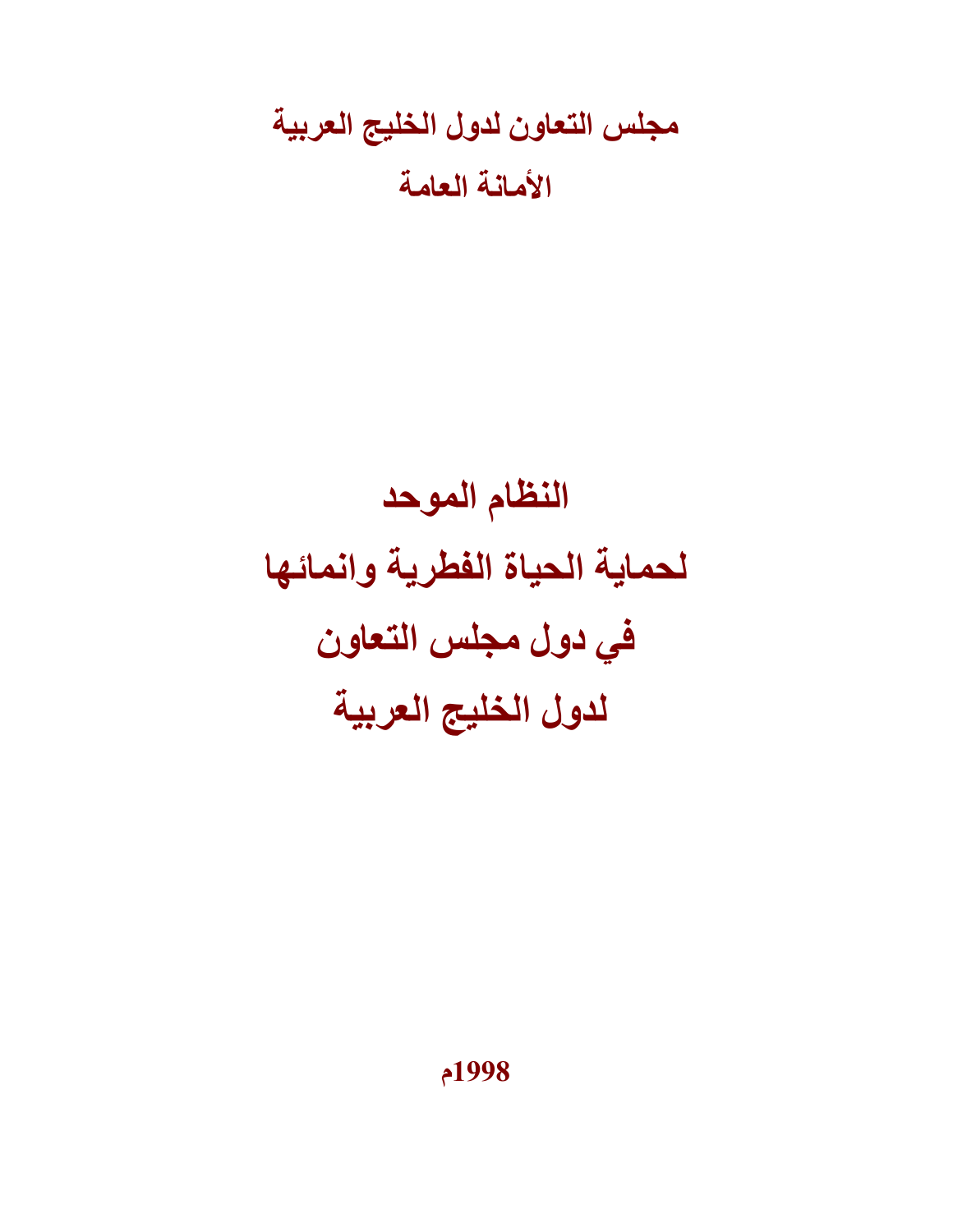المقدمسة .

يولى مجلس التعاون قضايا البيئة اهتماما كبيرا في ضوء ما يواجه العالم من استنزاف وتناقص للرصيد والمخزون الاستراتيجي من الموارد الطبيعية، في الوقت الذي يتزايد فيه نمو السكان بمعدلات عالية، وتتفاقم مشاكل التلوث وتتسارع معدلات التدهور البيئي.

وظهر ذلك جليا في انحسار مساحات شاسعة من الغابات، وتدمير وانكماش المواطن الطبيعية، الأمر الذي أدى الى تناقص أعداد بعض أنواع الكائنات الفطرية وانقراض بعضها نتيجة لذلك، ونتيجة لأنشطة الانسان المباشرة كالصيد والاحتطاب والرعى الجائر.

ولضرورة خفض معدلات التدهور البيئي والمحافظة على الموارد الطبيعية فإن من الأهمية بمكان وضع التشريعات اللازمة لذلك.

وانطلاقًا من المادة (7) من السياسات والمبادئ العامة لحماية البيئة التي أقرها قادة دول المجلس في الدورة السادسة للمجلس الأعلى لمجلس التعاون (مسقط 1985م) والتي تنص على تطوير القواعد والتشريعات والمقاييس اللازمة لحماية البيئة والعمل على توحيدها وترشيد استخدام الموارد الطبيعية والمحافظة على الأحياء الفطرية.

وبناء على التوصية (أ ــــ 3 من أولا) من توصيات الاجتماع الرابع للجنة التنسيق البيئي (1989) بأن تقوم الأمانة العامة بتشكيل فريق عمل مختص من الدول الأعضاء والأمانة العامة لاصدار تشريعات موحدة لحماية الحياة الفطرية المستوطنة والمهاجرة والعمل على انمائها، فقد قامت الأمانة العامة والأجهزة المختصة في الدول الأعضاء، ممثلة في أجهزة البيئة بالتعاون مع الهيئة الوطنية لحماية الحياة الفطرية وانمائها في المملكة العربية السعودية، باعداد مشروع النظام الموحد لحماية الحياة الفطرية وانمائها في دول مجلس التعاون في صورته الحالية وتم اقراره من قبل الوزراء المسئولين عن شئون البيئة في دول المجلس في اجتماعهم الخامس (البحرين 12 مارس 1997م) باعتباره يمثل الحد الأدبي من التشريعات الواجب تبنيها عند إعداد أو تطوير التشريعات والنظم الوطنية الخاصة بحماية الحياة الفطرية وانمائها.

كما قرر المجلس الوزاري في دورته الثالثة والستين (الرياض ـــ مايو 1997م) التوصية برفع النظام الى الدورة الثامنة عشرة للمجلس الأعلى باعتباره يمثل الحد الأدبى من التشريعات الوطنية في مجال الحياة الفطرية وانمائها.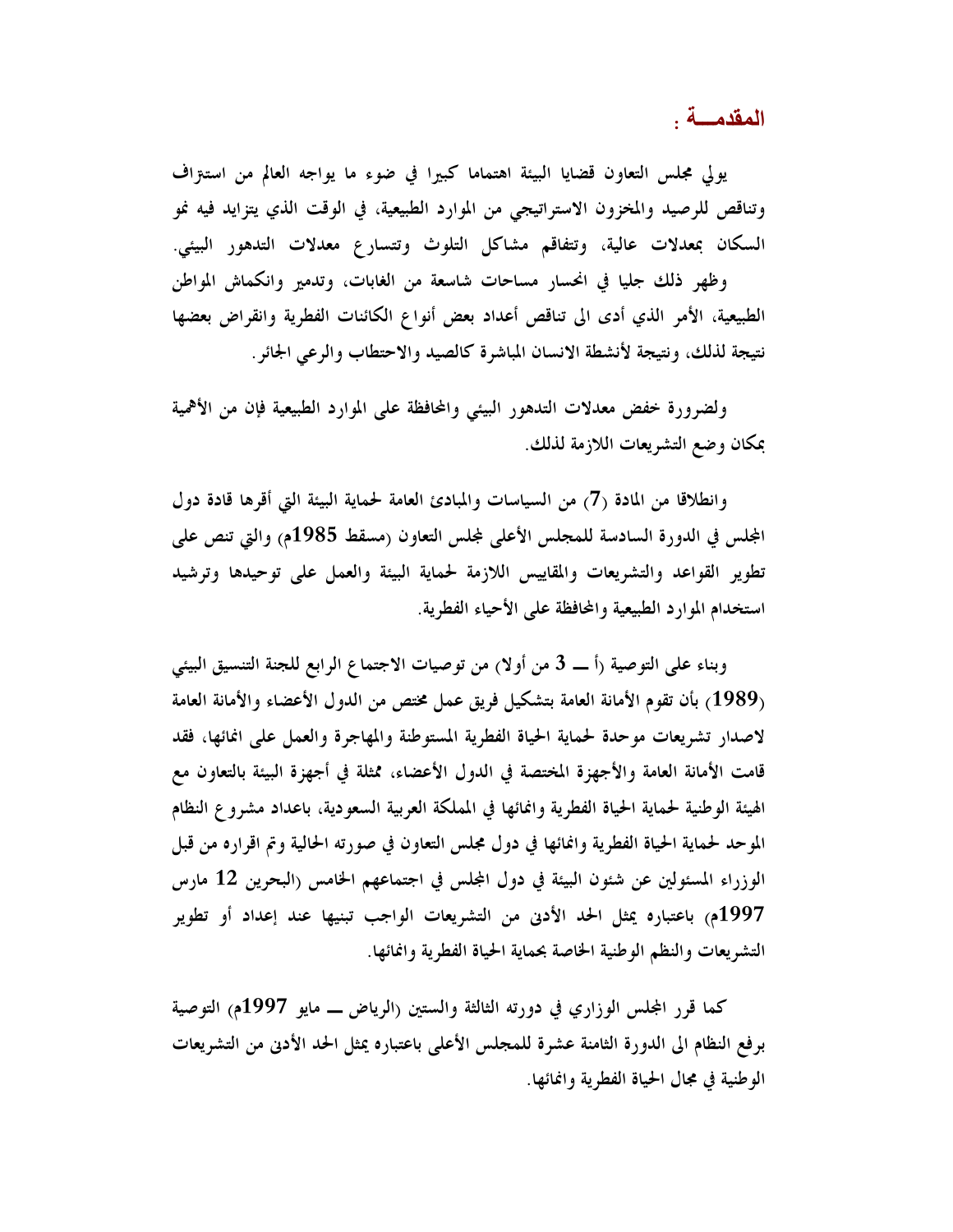وقد اعتمد المجلس الأعلى في دورته الثامنة عشرة (الكويت ـــ ديسمبر 1997م) هذا النظام بصورته الحالية حسب قرار وزراء البيئة وتوصية المجلس الوزاري.

ويسر الأمانة العامة ان تضع النظام بين أيدي الأجهزة المختصة والعاملين في هذا الميدان للاستفادة منه في مجال تطوير التشريعات والنظم الوطنية وفي مجال التطبيق.

الأمانة العامة لمجلس التعاون لدول الخليج العربية

شوون الانسان والبيئة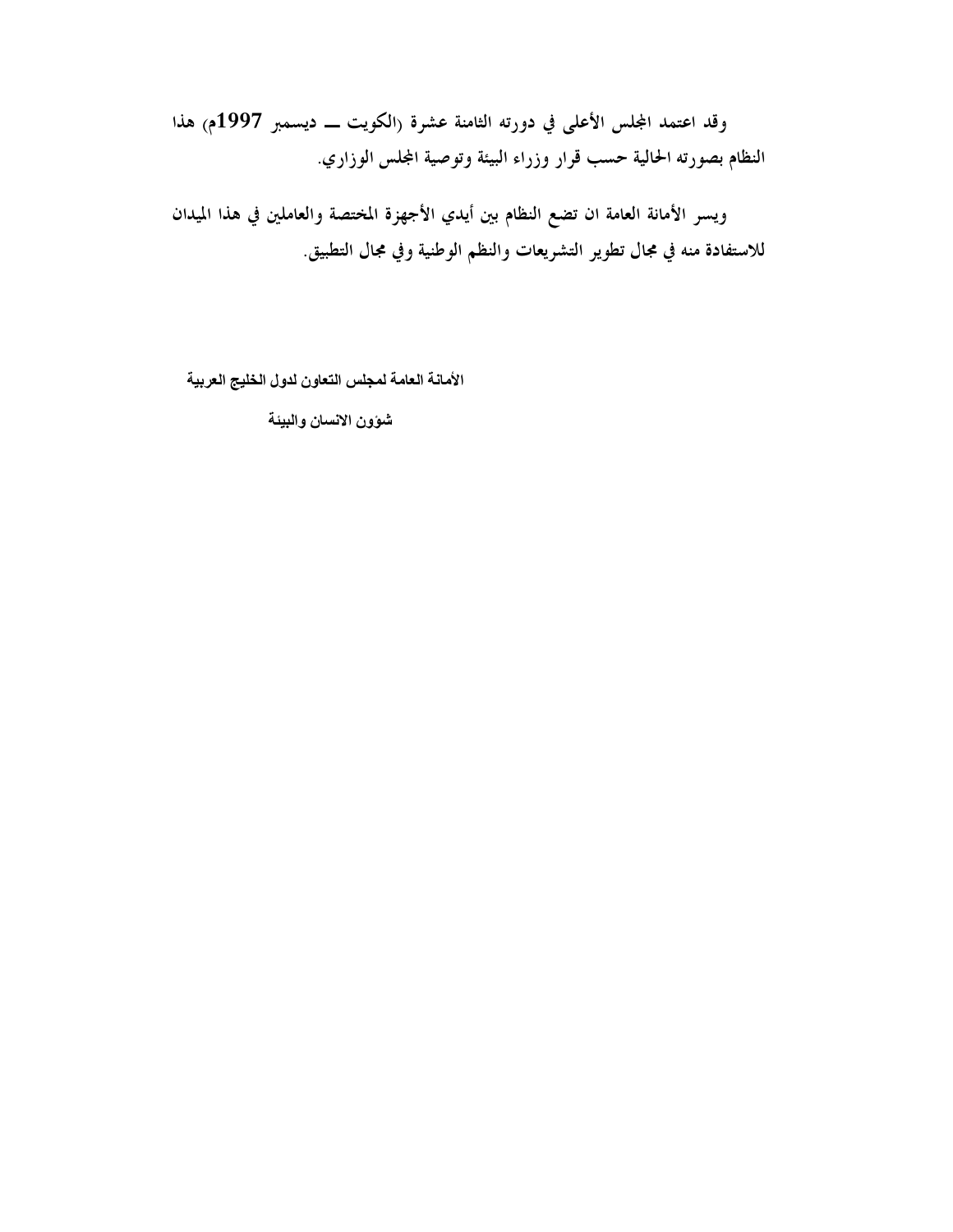## النظام الموحد

# لحماية الحياة الفطرية وانمائها

# في دول مجلس التعاون لدول الخليج العربية

المادة الأولى :

يسمى هذا النظام بالنظام الموحد لحماية الحياة الفطرية وانمائها في دول مجلس التعاون لدول الخليج العربية .. باعتباره يمثل الحد الأدنى من التشريعات الواجب تبنيها عند إعداد او تطوير التشريعات والنظم الوطنية الخاصة بحماية الحياة الفطرية أو إنمائها وينقسم الى سبعة فصول:

## الفصل الأول

#### التعاريف

المادة الثانية :

يقصد بالعبارات والألفاظ الواردة في هذا النظام المعاني الموضحة قرينها فيما يلي ما لم يقتض النص معنى آخر .

الدولــــة : أي عضو من أعضاء دول مجلس التعاون لدول الخليج العربية. الجهـــــــــة المختصـــــة : الجهة/الجهات التي توكل اليها الدولة حماية الحياة الفطرية وانمائها. المنطقـــــــة المحميـــــة: هي المنطقة التي تحددها الجهة المختصة لغرض حماية الحياة الفطرية وانمائها في الدولة. الكائنات الفطرية: أي حيوان أو نبات أو غيره من كائنات حية يعيش في بيئته الطبيعية. الصيــــــــــــــــــــــــــــ : استخدام وسائل معينة كالشباك والمصائد والفخاخ أو حيوانات مدربة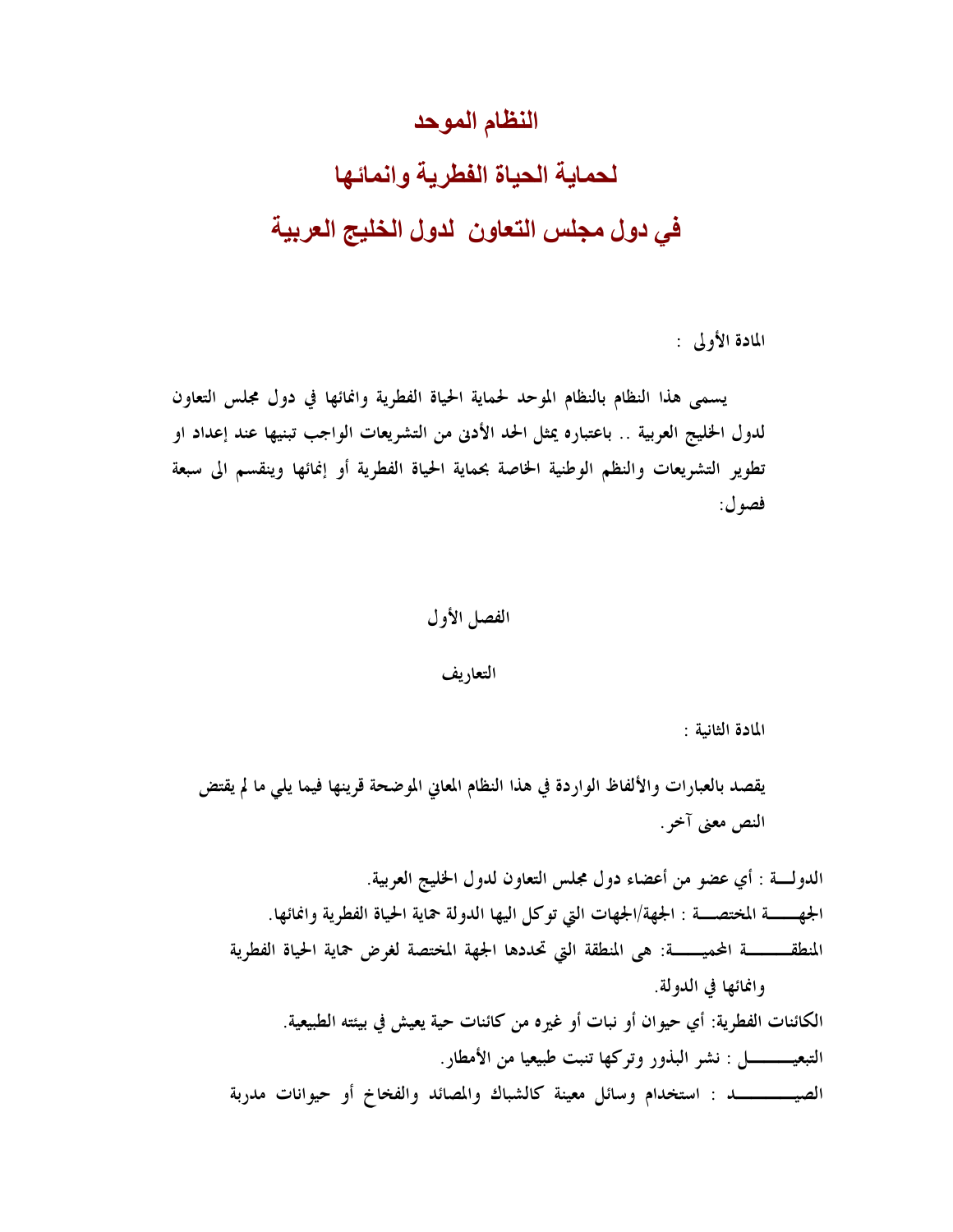كالكلاب والصقور لقتل الحيوانات أو الإمساك بما أو أسرها أو تسميمها. المنتــــــــــــــــج : أي جزء طبيعي أو مصنع مأخوذ من كائن فطري. الاتجــــــــار : يشمل عمليات الاستيراد والتصدير والبيع والعرض للبيع والمقايضة والتبادل.

> الفصل الثانى المناطق المحمية

> > المادة الثالثة :

يجوز اعلان مناطق محمية في بر الدولة أو مياهها أو المياه الدولية المتاخمة للدولة والخاضعة لها، وذلك لحماية موارد الحياة الفطرية وانمائها، أو لتنظيم معدلات الاستهلاك السنوي للنبات والحيوان بحيث لا تتجاوز هذه المعدلات الطاقة الاستيعابية البيولوجية للكائنات في تلك المناطق ومراقبة الجودة البيئية فيها.

المادة الرابعة :

تقوم الجهة المختصة بتحديد المناطق المقترح اعلانها مناطق محمية على خارطة تعدها بالاتفاق مع الجهات الحكومية الأخرى ذات العلاقة، ويجب أن تكون اقامة المنطقة المحمية كلها على أرض غير مملوكة ملكية خاصة وليس لأحد عليها حق اختصاص، وفي حالة وجود حق ملكية أو حق اختصاص عليها تعدل خريطة المنطقة المحمية أو يختار بديل عنها.

المادة الخامسة :

تعرض الجهة المختصة الخارطة فترة زمنية كافية في مقرها وفي الأماكن التي تراها ضرورية لاطلاع الجمهور عليها . ويتضمن العرض بيان نوع المنطقة المحمية والغاية من اقامتها والقيود التي قد ترد على استخدامها والانتفاع ها.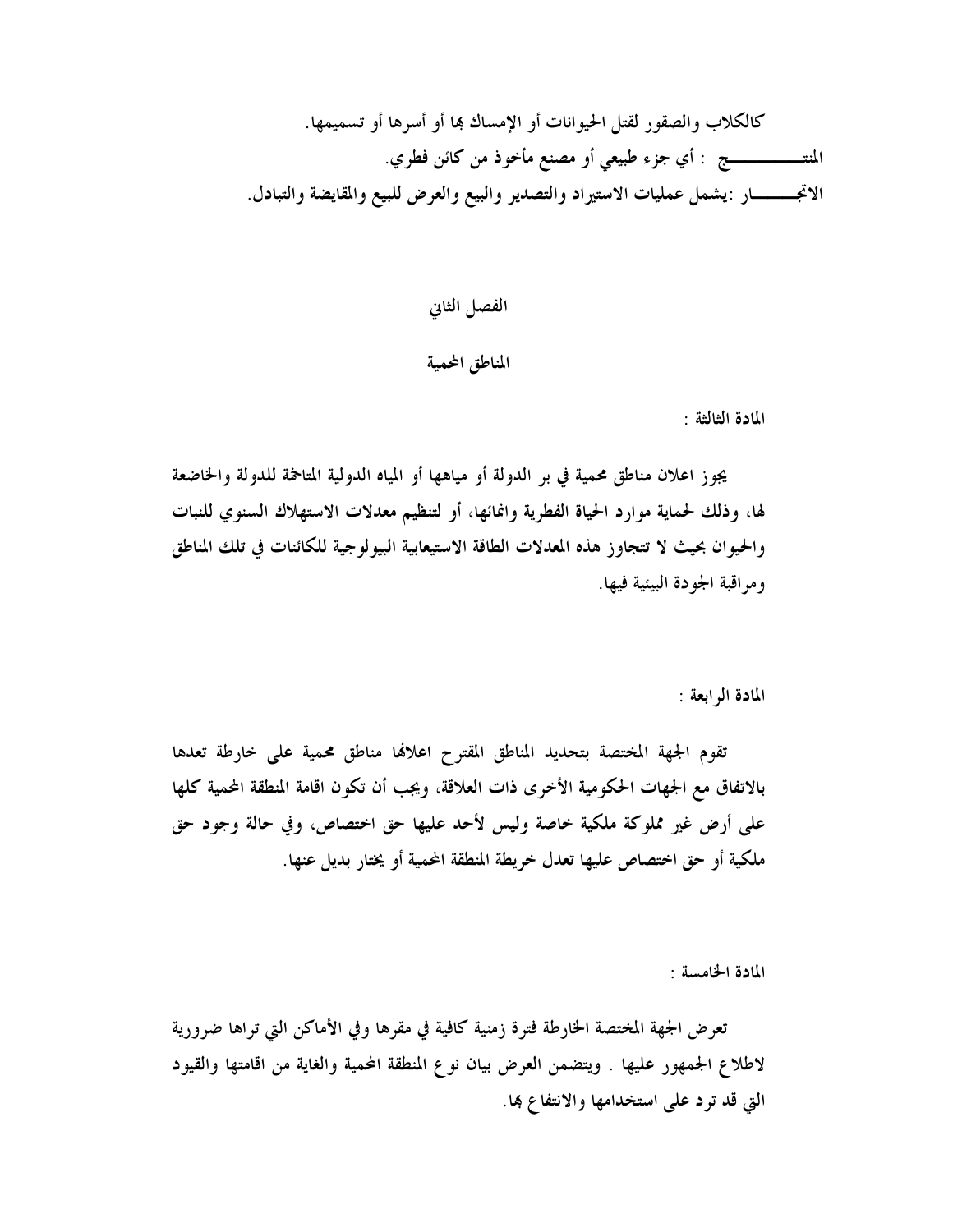المادة السادسة :

يصدر المسئول الذي يحدده نظام كل دولة قرار اقامة المنطقة المحمية وذلك بناء على اقتراح الجهة المختصة فيها.

المادة السابعة :

بعد صدور القرار المتضمن اعلان المنطقة المحمية تقوم الجهة المختصة باصدار قرار تحدد فيه الأسلوب الذي يجب السير عليه في ادارة تلك المنطقة. ولها أن تدير المناطق المحمية كلها أو أن تعهد بادارتها كلها أو بعضها الى جهة أخرى قد تكون شخصا طبيعيا أو هيئة معينة أو جهة حكومية أو غير حكومية. وينشر القرار المتضمن اسلوب الادارة في الجريدة الرسمية وبوسائل الاعلام الأخرى، كما يعلن القرار لمدة شهر في مقر الجهة المختصة وفي الأماكن التي تراها الجهة المختصة ضرورية لذلك ويصبح القرار نافذا بعد مضي شهر على نشره في الجريدة الرسمية 

المادة الثامنة :

باستثناء مايقوم به الأشخاص المختصون للأغراض العلمية أو الحماية يحظر ممارسة أي عمل له أثر ضارٍ على الأحياء الفطرية في المناطق المحمية خاصة:

1– الصيد بجميع أشكاله. التعرض لمسيجات هذه المناطق.  $-2$ 3- الرعي أو الزراعة سقيا أو بعلا . 4- حصاد أو جمع المواد النباتية كليا أو جزئيا أو تحطيم فصائلها أو قطعها أو تشويهها أو استئصالها أو قطفها أو أخذها بأي طريقة كانت . 5- الاحتطاب أو اتلاف الأشجار الحية أو قطع الجاف منها. جمع أجزاء الكائنات الفطرية أو منتجاهّا . $\mathbf - \mathbf 6$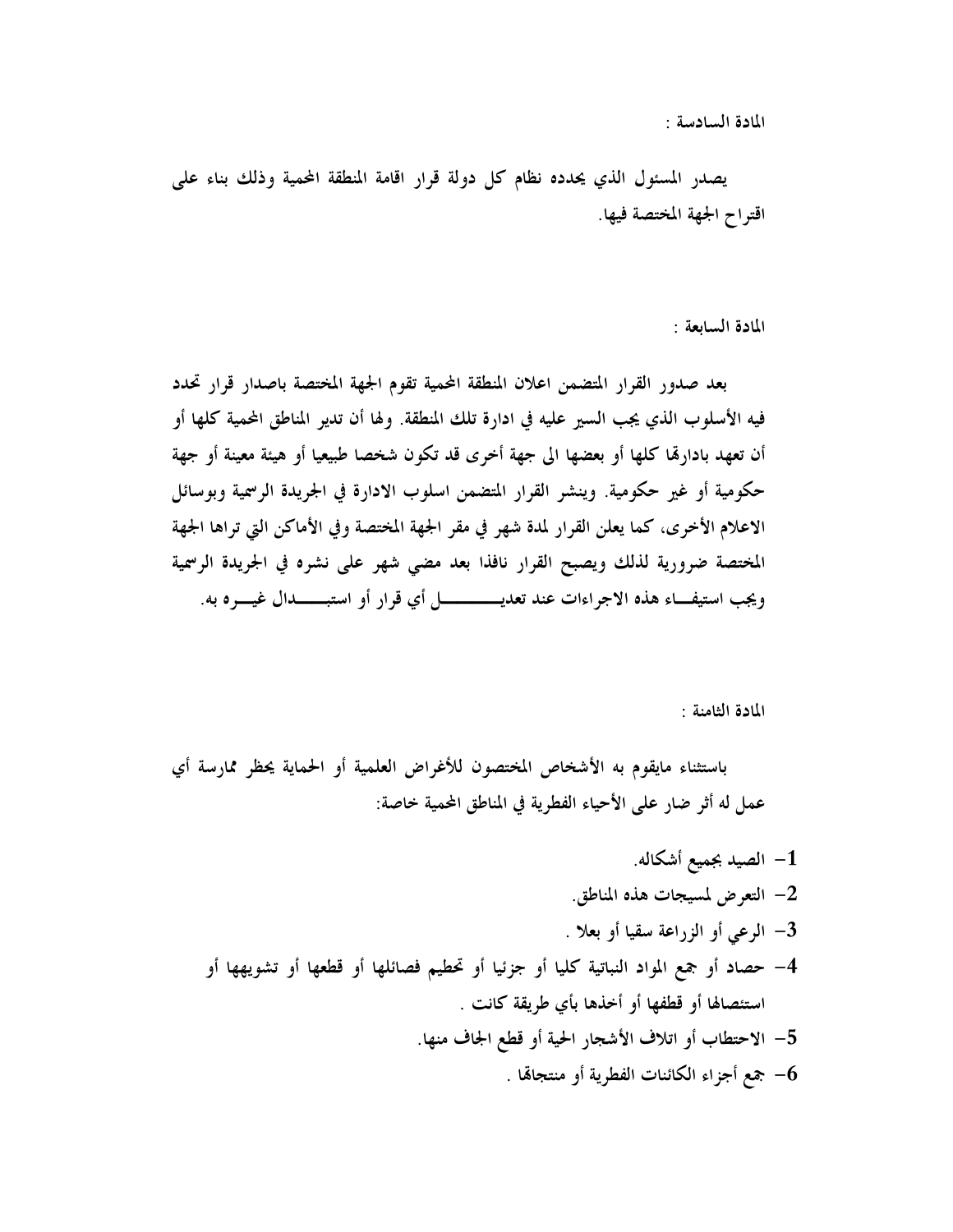- 7– اقامة المخيمات الترفيهية . 8- دخول جميع أنواع المركبات الميكانيكية أو قيادقا خارج الطرق المسموح القيادة بما. 9- ادخال أي نوع من الحيوانات الدخيلة (الأليفة أو البرية) الى المحميات. 10- ممارسة أي عمل له أثر سلبي على الأحياء الفطرية لم ينص عليه آنفا . ويجوز للجهة
- المختصة الترخيص بممارسة هذه الأعمال في الحدود التي لا تلحق الضرر بالأحياء الفطرية وتصدر الجهة المختصة لائحة تنظم ذلك.

المادة التاسعة :

تتخذ الجهة المختصة الاجراءات اللازمة لإنشاء قوة حراسة تتولى حماية المناطق المحمية ويكون لهؤلاء الأفراد صلاحية تنظيم محاضر بمخالفات أحكام هذا النظام أو مخالفة لوائحه والقرارات الصادرة لتنفيذه.

المادة العاشرة :

تقوم الجهة المختصة بتشجيع التنمية السليمة بيئيا والقابلة للاستمرار في المناطق المتاخمة للمناطق المحمية بمدف زيادة حماية هذه المناطق.

المادة الحادية عشرة :

تعمل الجهة المختصة وفي حدود صلاحياقما على اصلاح النظم البيئية المتدهورة وإعادقا الى حالتها الطبيعية وتشجيع إعادة الأنواع المهددة الى مواطنها الطبيعية.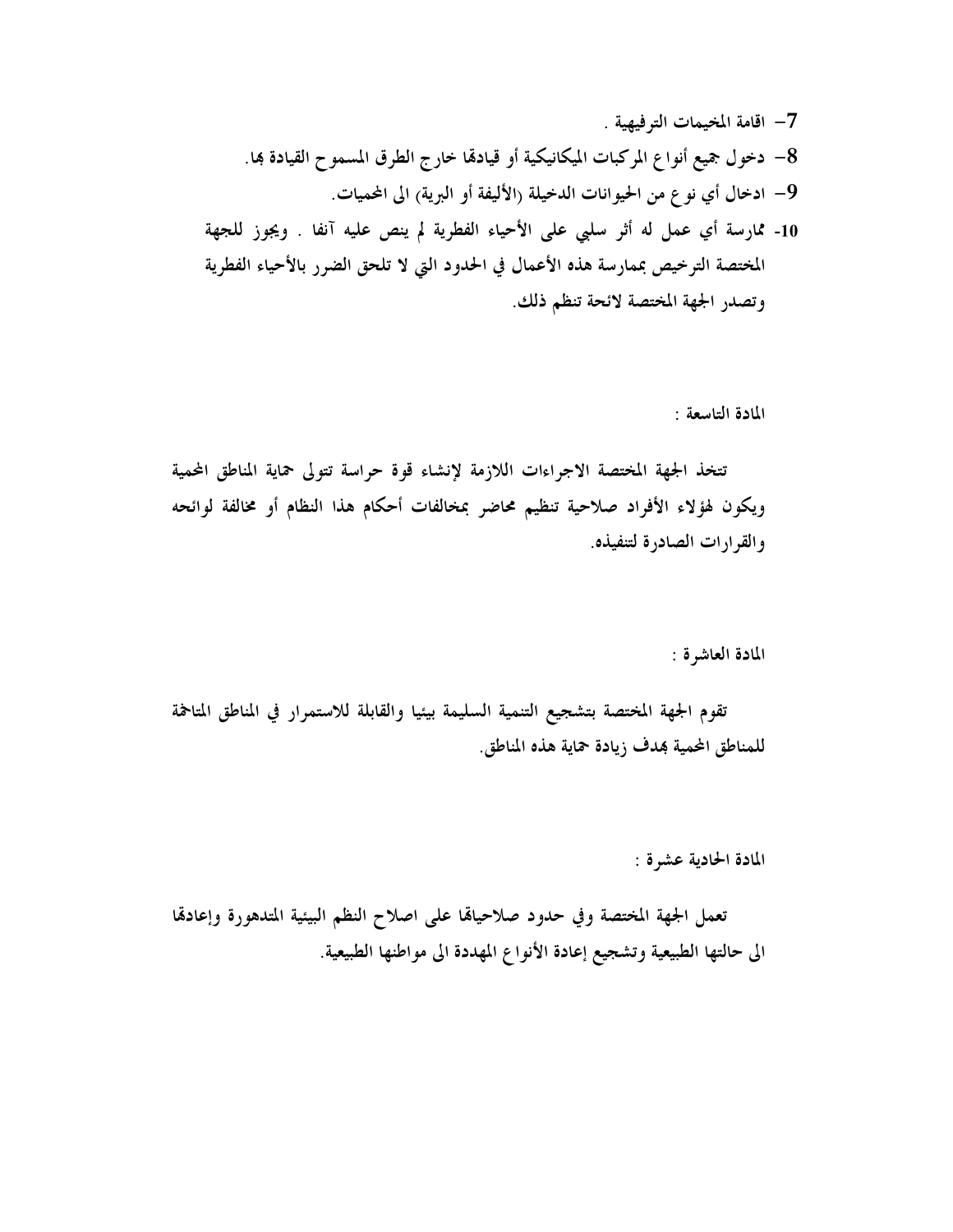الفصل الثالث الصير والمستحصص

المادة الثانية عشرة :

تتولى الجهة المختصة بالتنسيق مع الجهات الحكومية الأخرى تنظيم الصيد البري بما يحقق حماية الحياة الفطرية وانمائها.

المادة الثالثة عشرة :

يحظر الصيد في أي من الحالات التالية:

أ ) في المناطق المحمية أو أي مكان آخر لايصرح الصيد فيه.

ب) خارج موسم الصيد أو في المساء.

د ) بدون إذن مسبق من المالك.

هـ) اصطياد نوع من الحيوانات غير المسموح باصطياده أو أخذه.

ويستثني من ذلك اذا كانت عمليات الصيد قانونية كالأغراض العلمية من قبل الأشخاص المختصبن.

المادة الرابعة عشرة:

يحدد موعد تاريخ افتتاح موسم الصيد وموعد تاريخ انتهائه بموجب قرار يصدر من الجهة المختصة قبل ثلاثين يوما من موعد الافتتاح. ويجوز للجهة المختصة أن تؤخر موعد الافتتاح أو تقدم موعد الانتهاء بالنسبة لنوع أو عدة أنواع من الكائنات الفطرية وتحدد الجهة المختصة النوع والعدد المسموح بصيده لكل شخص.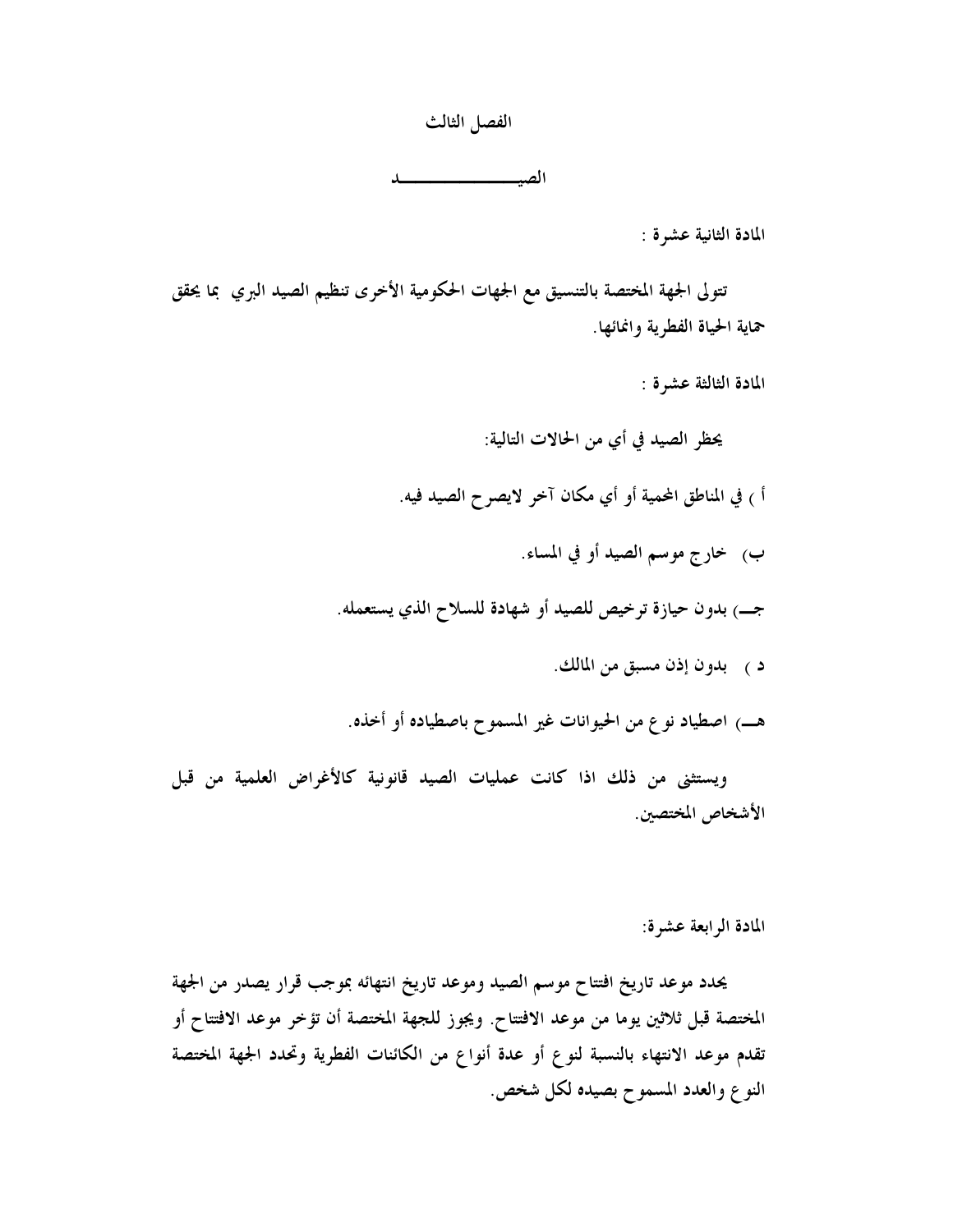المادة الخامسة عشرة:

تكون الرخصة الصادرة لمباشرة الصيد شخصية ولايجوز التنازل عنها وصالحة في داخل حدود الدولة خلال موسم صيد واحد .

المادة السادسة عشرة:

تمتح الجهة المختصة الرخصة بناء على طلب مقدم من صاحب الشأن وتسلمها له شخصيا وتأخذ منه تعهدا بعدم مباشرته الصيد في الأوقات والأماكن غير المسموح ها وتشتمل الرخصة على هوية المرخص له وصورته الشمسية وكل ما يساعد على تحديد شخصيته.

المادة السابعة عشرة:

يشترط في طالب الرخصة أن يكون :

أ ) بالغا سن الرشد.

ب) حسن السيرة والسلوك.

جب حاصلا على رخصة سارية المفعول لحيازة وسائل وأدوات الصيد التي يتطلب النظام وجود رخصة لها.

المادة الثامنة عشرة :

يجب على المرخص له بالصيد أن يحمل الرخصة عند مباشرته الصيد وأن يبرزها لمثلى الجهة المختصة أو الجهات التي تخولها الجهة المختصة ادارة المنطقة المحمية على حسب ما يقتضي به نظام کل دولة.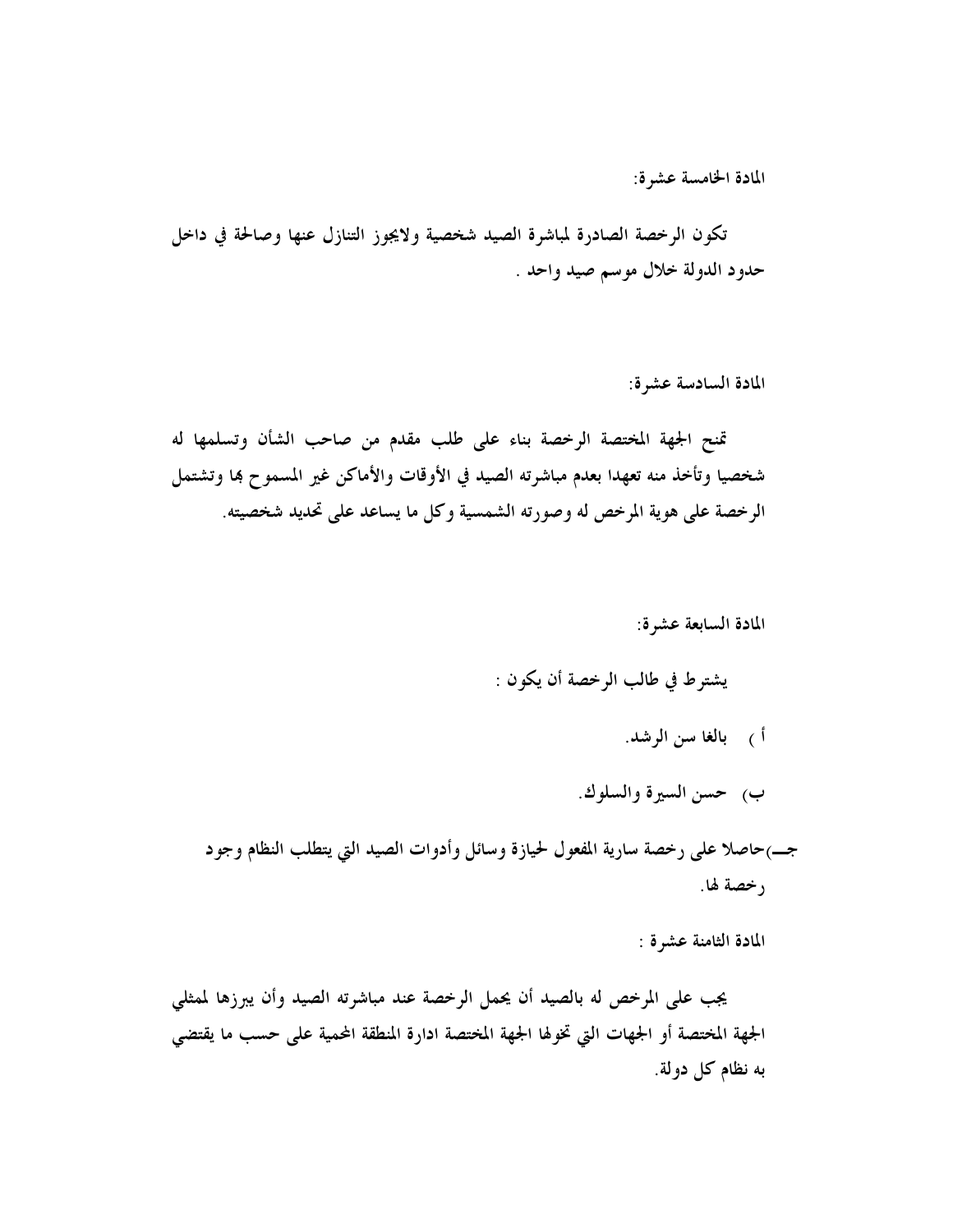المادة التاسعة عشرة :

يجوز للجهة المختصة بعد الاتفاق مع الجهات ذات العلاقة أن تحصل رسوما على استصدار أي ترخيص للصيد أو شهادة لكل سلاح أو أداة للصيد.

تسحب الرخصة من حاملها اذا خالف أحكام هذا النظام ولوائحه.

المادة الحادية والعشرون:

سحب الرخصة لا يعطي حاملها أي حق بالمطالبة بالتعويض أو باستعادة الرسوم التي دفعها.

المادة الثانية والعشرون:

تقوم الجهة المختصة قبل كل موسم باعلان قوائم تحدد فيها مايحظر صيده أو أخذه من الكائنات الفطرية.

المادة الثالثة والعشرون:

يكون للجهة المختصة تحديد أساليب الصيد ومنع بعضها وتعيين الوسائل والأدوات المسموح باستعمالها. وفي جميع الأحوال يمنع منعا باتا في الصيد :

أ ) استخدام السلاح الآلي المزدوج وكاتم الصوت ووسائل الرمى ليلا. أو أي أسلحة أو وسائل تؤدي الى اصطياد أكثر من كائن فطري دفعة واحدة، فيما عدا شباك الصيد البحري المسموح بما.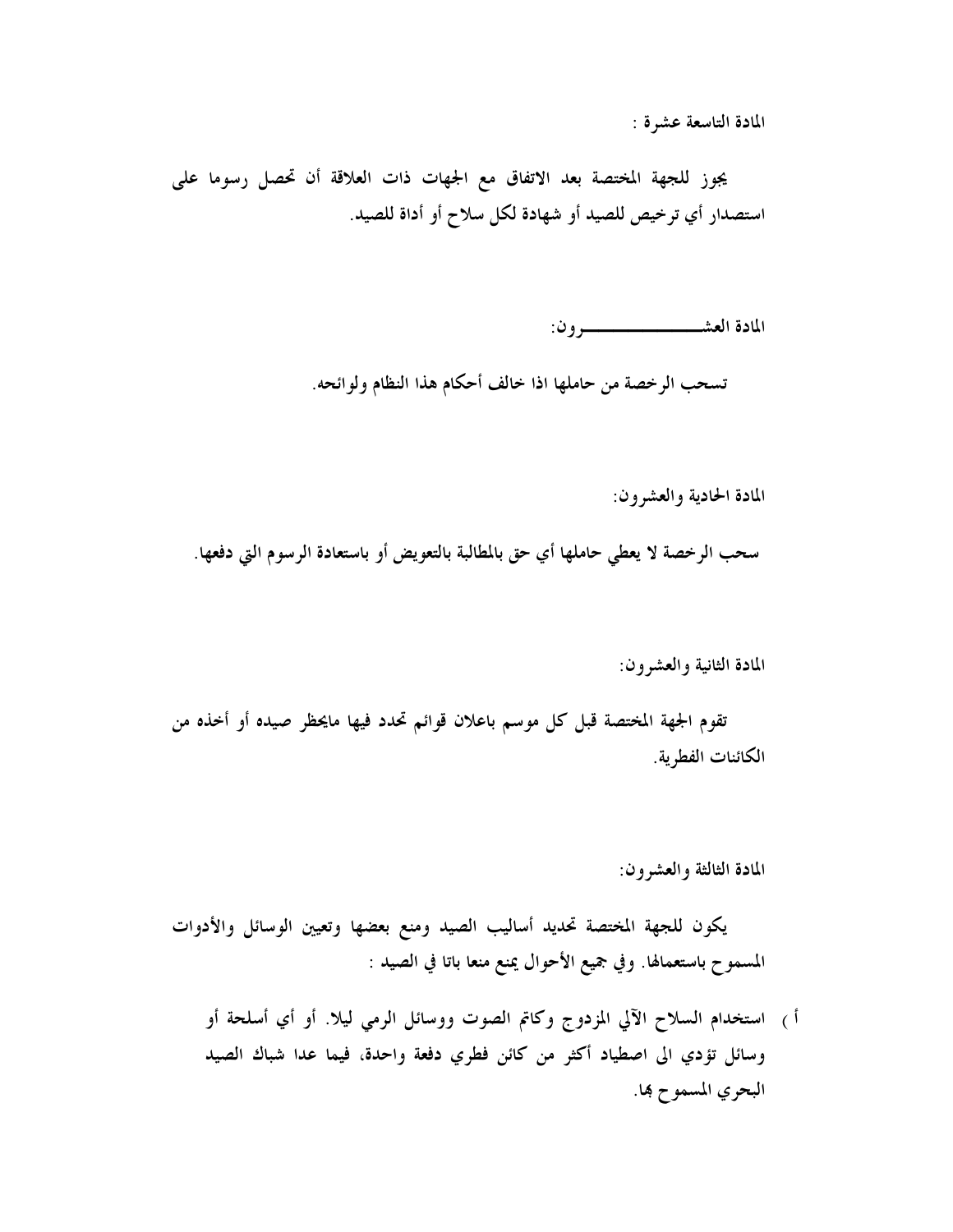- ب) استخدام المتفجرات والمفرقعات. جب)استخدام الطرق الوحشية التي تسبب ألما بليغا للطرائد كالفخاخ أو بعض أنواع الشباك، وشباك الصيد البحري المحظور استعمالها دوليا ومحليا.
- د ) استعمال مواد مخدرة أو طعم تخدر الطرائد، ويستثني من ذلك الصيد للأغراض العلمية والحماية.
- هب التعرض للطيور والسلاحف البحرية وصغار الحيوانات وبيوضها والمساس بأعشاشها سواء بالاتلاف أو الأخذ أو النقل أو البيع الا ماكان لغرض علمي أو للحماية.

و ) استخدام نظارات الرماية أو نظارات الميدان الليلية أو أية وسيلة مماثلة.

المادة الرابعة والعشرون: أ ) ليلا، ويعد ليلا ما بعد ساعة من غروب الشمس وساعة قبل شروقها. بٍ في المناطق المحمية، ويستثني من ذلك محميات تنظيم الصيد. جـ)على السواحل الأمامية ومنطقة المد الساحليArea Intertidal .

د) على الجزر البعيدة عن الساحل.

المادة الخامسة والعشرون:

يحظر بيع الطرائد بكل أنواعها كما يحظر شراؤها أو نقلها أو التجول ها في جميع الأو قات.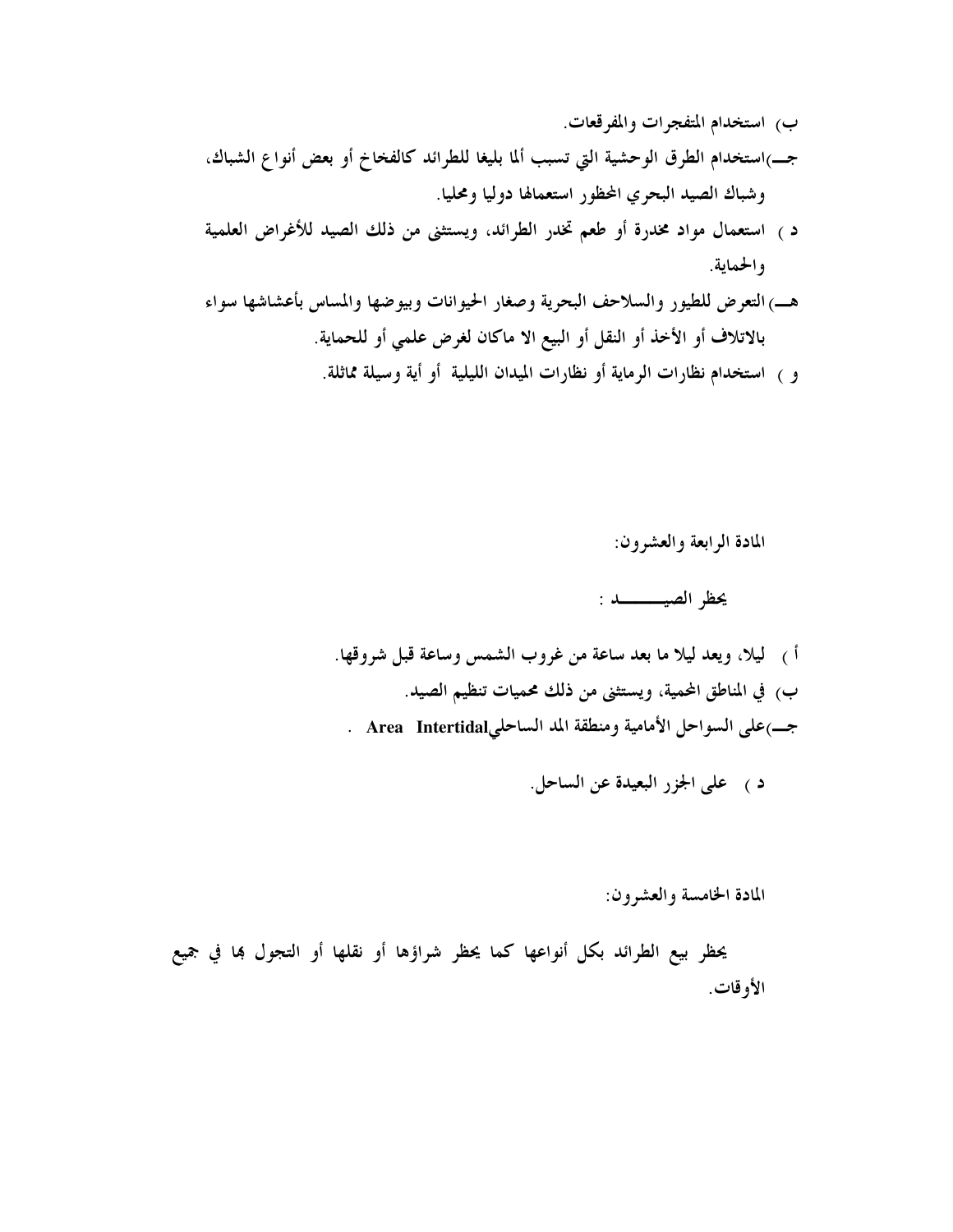المادة السادسة والعشرون:

يحظر الصيد داخل حدود المدن والقرى وعلى بعد 500م من الطرق العامة . وفي المواقع التي يجري الاعلان عن منع الصيد فيها كمناطق محمية الا بتصريح خاص يحدد وسيلة الصيد والمدة المسموح هِا على أن لا يكون ذلك في فترة تفريخ الطيور والسلاحف البحرية أو تكاثر الكائنات الفطرية الأخرى.

المادة السابعة والعشرون:

يمنع الصيد داخل الممتلكات الخاصة الا بموافقة أصحابها أو ذوي الحقوق فيها. وفي الحدود المسموح ها في هذا النظام.

المادة الثامنة والعشرون:

كل صياد مسئول عن الضرر الذي يلحقه مباشرة بالغير أو يكون قد تسبب فيه.

### الفصل الرابع

#### الاتجار بالكائنات الفطرية وبمنتجالها

المادة التاسعة والعشرون:

يمنع الاتجار بالكائنات الفطرية (يتم تحديدها من قبل الدول الأعضاء) حية أو ميتة أو بأي منتج منها الا بترخيص من الجهة المختصة. على أن يحدد في الترخيص الغرض من الاستيراد أو التصدير سواء للاتجار أو للأغراض العلمية أو الشخصية أو لحدائق الحيوان.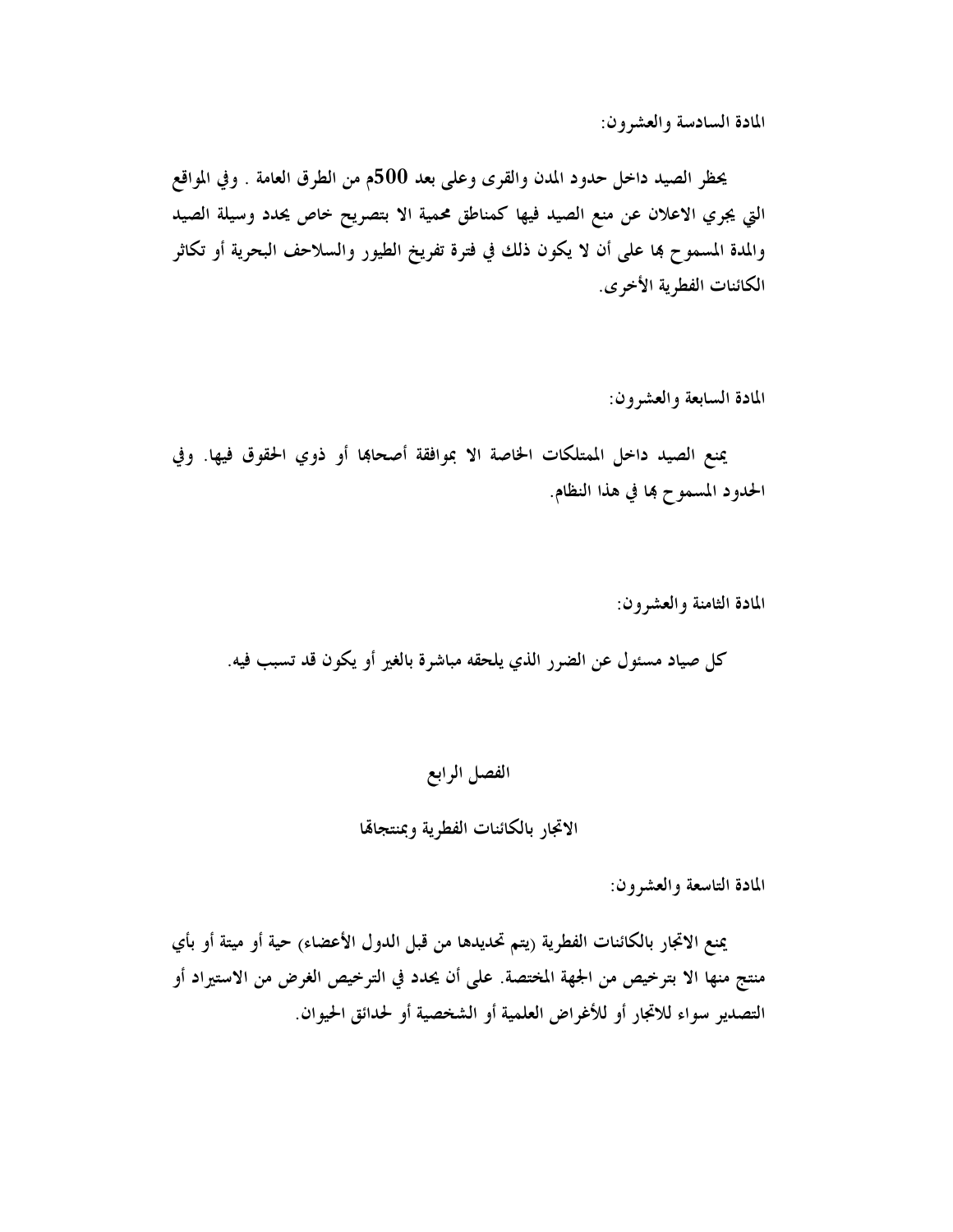تصدر الجهة المختصة بعد الاتفاق مع الجهات ذات العلاقة قرارا بقوائم تحدد فيها الكائنات الفطرية وفقا لأغراض هذا النظام، والتي يخضع الاتجار بما وبمنتجاهًا لأحكام هذا النظام، ويجوز لهذه الجهة في أي وقت تعديل القوائم المذكورة وتنشر هذه القوائم وكل تعديل لها في الجريدة الرسمية ويعمل بما من تاريخ نشرها.

المادة الحادية والثلاثــــون :

تقوم الجهة المختصة بتنسيق تنفيذ أحكام الفصل الرابع من هذا النظام مع الجهات الحكومية المعنية الأخرى لاسيما وزارة الداخلية ومصلحة الجمارك والمحجر البيطرية والزراعية.

المادة الثانية والثلاثيب ون:

اذا توافرت أسباب قوية للاعتقاد بوجود مخالفة لأحكام هذا النظام يجوز للجهة المختصة بنفسها أو بواسطة الجهات الرسمية تفتيش وسائل النقل أو محلات البيع أو المستودعات. وعلى تلك الجهات مؤازرة الجهة المختصة اذا طلبت منها ذلك.

المادة الثالثة والثلاثـــــــون:

تصدر الجهة المختصة بالتنسيق مع الادارات الحكومية ذات العلاقة القرارات المتضمنة شروط منح تراخيص الاتجار والرسوم الواجب استيفاؤها من ذلك. وتحدد كل دولة مقدار الرسوم ومدة الرخصة وعدد الرخص وأنواع الحيوانات والنباتات الفطرية المراد الاتجار بما، وتنشر القرارات آنفة الذكر في الجريدة الرسمية ويعمل بما بعد شهر من تاريخ نشرها.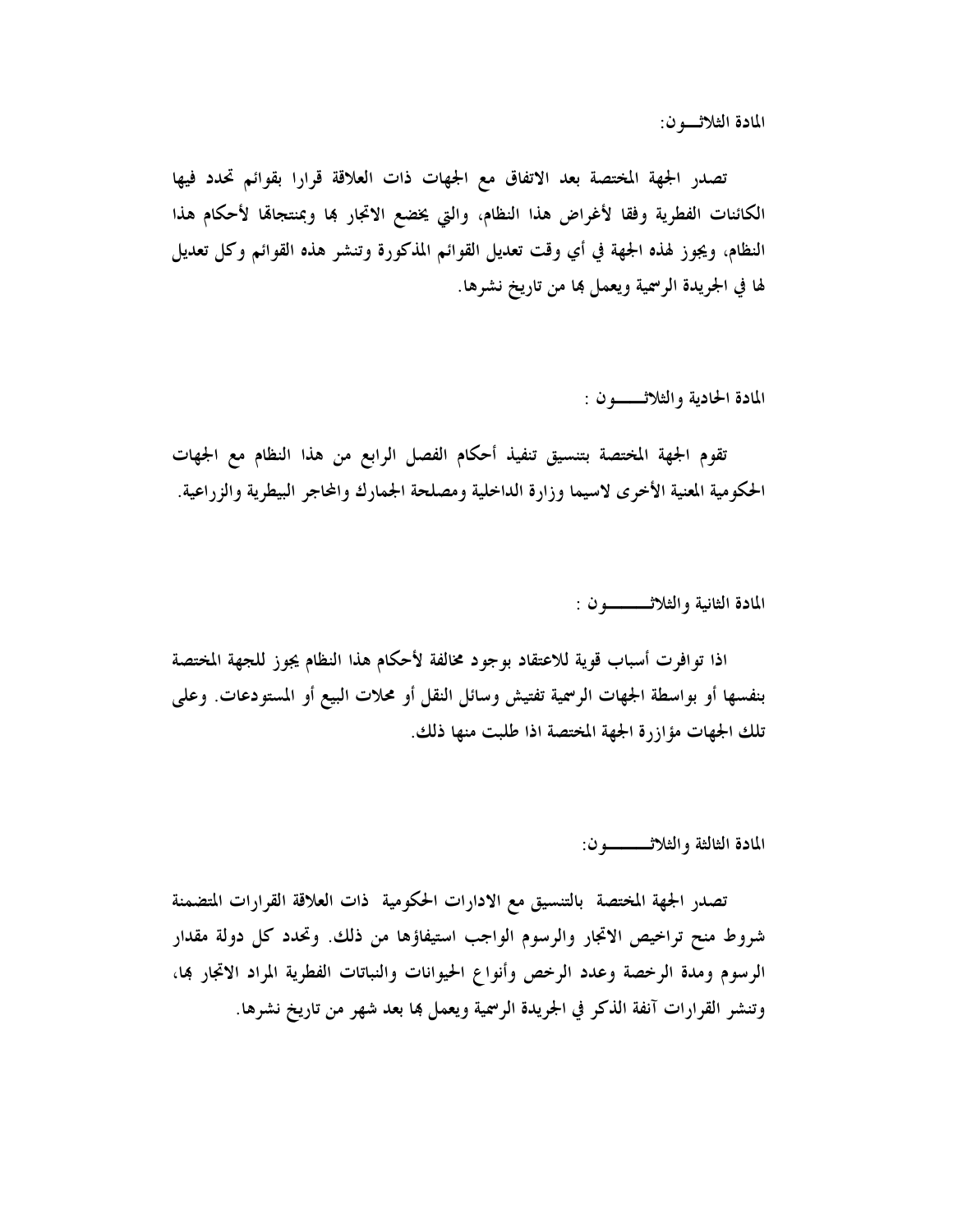المادة الرابعة والثلاثــــــــون:

يجب أن يصاحب ترخيص الاستيراد أو التصدير الصادر من الجهة المختصة شهادة صحية رسمية بيطرية أو زراعية موضح فيها العلامات المميزة للحيوان أو النبات ومنشؤه وخلوه من الأمراض، ويجب أن تكون الشهادة مصادقًا على توقيعها حسب الأصول.



المادة الخامسة والثلاثــــون:

تقوم الجهة المختصة باقتراح خطط وبرامج وطنية لصيانة التنوع الاحيائي واستخدامه على نحو قابل للاستمرار.

المادة السادسة والثلاثون :

تقوم الجهة المختصة وحسب الامكانيات بانشاء مرافق لصيانة التنوع الاحيائي خارج الوضع الطبيعي واجراء البحوث فيما يتعلق بالنباتات والحيوانات.

المادة السابعة والثلاثون :

تقوم الجهة المختصة بالعمل وحسب الامكانيات على ادخال اجراءات مناسبة تقتضى تقييم الآثار البيئية للمشاريع المقترحة التي ربما تؤدي الى تأثيرات معاكسة على التنوع الاحيائي هدف تفادي أو تقليل هذه الآثار الى الحد الأدني.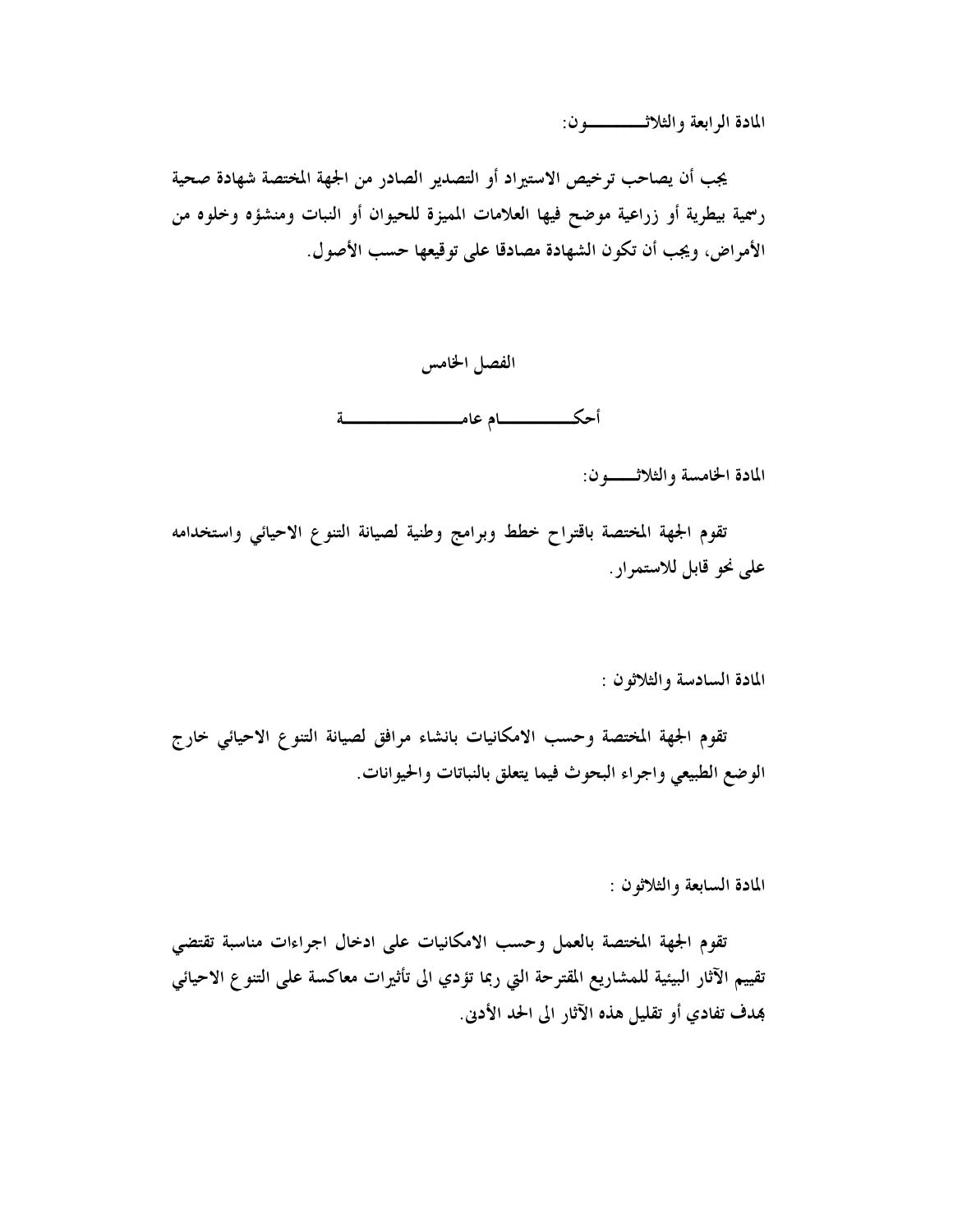

المادة الثامنة والثلاث ـــــــون:

مع عدم الاخلال بأية عقوبة أشد يعاقب بغرامة لا تزيد علمي ........... وبالسجن مدة لا تجاوز ......... أو باحدى هاتين العقوبتين كل من يخالف أحكام هذا النظام مع مصادرة موضوع المخالفة في جميع الأحوال. وتضاعف العقوبة في حالة تكرار المخالفة.

المادة التاسعة والثلاثــــــــون:

في حالة وجود مخالفة يتعين تحديد موضوعها وتنظيم محضر بما يتضمن البيانات اللازمة عن المخالف ومحل اقامته ورقم هويته، وفي حالة تعذر الحصول على أي من هذه البيانات يسلم المخالف لأقرب محافظة أو مركز شرطة أو مركز لحرس الحدود في اليوم نفسه وينظم محضر بذلك تدون به المعلومات اللازمة ويخلي سبيله ويسلم المحضر بكلتا الحالتين الى اللجنة المختصة بتوقيع العقوبات على المخالفين لأحكام النظام.

المادة الأربعون:

تشكل في كل دولة لجنة تختص بمحاكمة المخالفين لأحكام هذا النظام على أن يتم تحديد مهامها ونظامها الداخلي في قرار التشكيل.

المادة الحادية والأربعب ن:

على السلطات الادارية ومراكز الشرطة وحرس الحدود تقديم المؤازرة والمساعدة لممثلي الجهة المختصة ولقوة الحراسة في حالة عدم انصياع المخالفين لأوامرهم.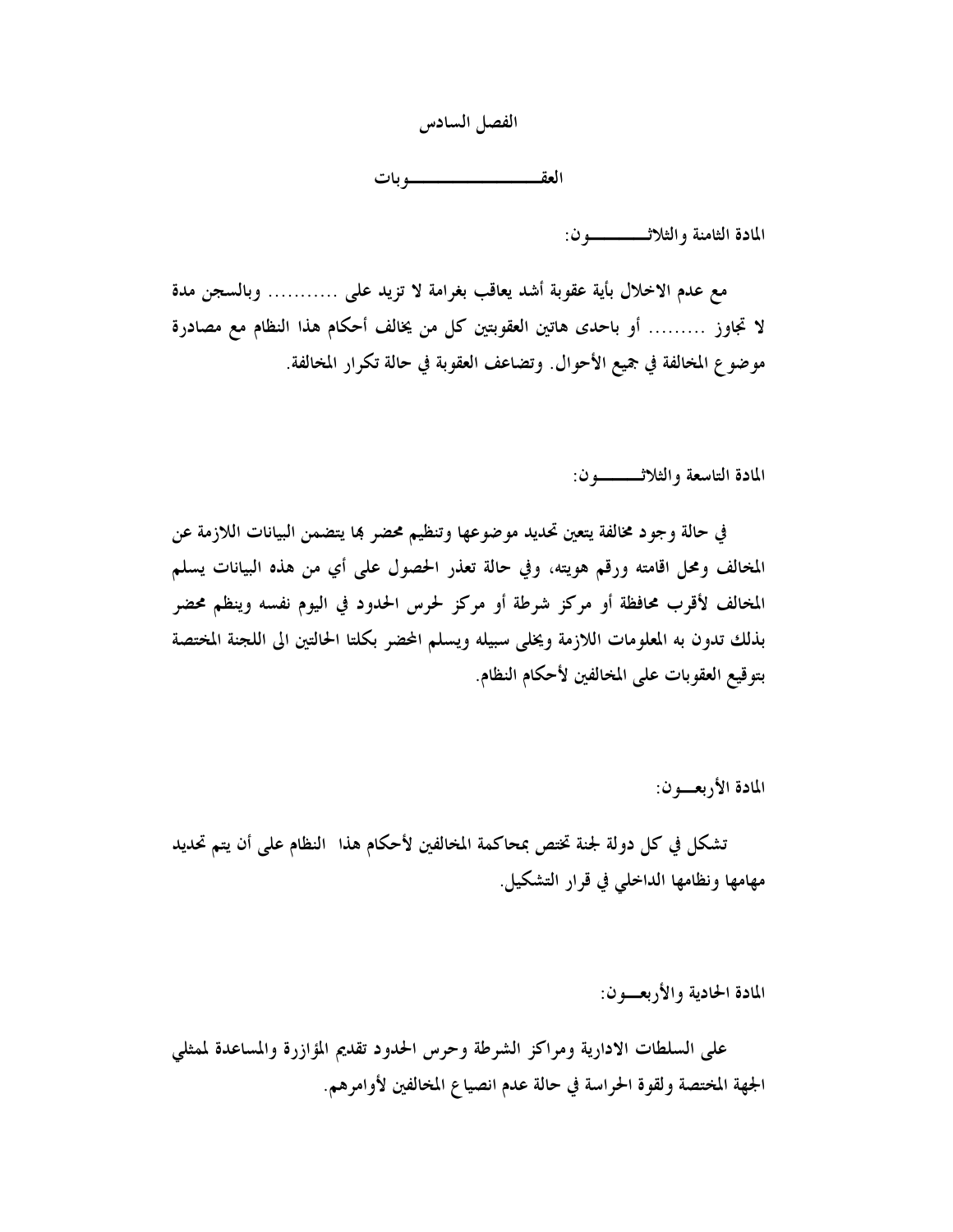المادة الثانية والأربعــــــون:

في حالة اكتشاف المخالفة وعدم معرفة الفاعل يجب تنظيم المحضر اللازم بشأن المخالفة وتسليمه الى أقرب مركز أمن أو مركز شرطة للقيام بالتحريات اللازمة لمعرفة مرتكب المخالفة تمهيدا لاتخاذ الاجراءات اللازمة بحقه.

المادة الثالثة والأربعب ن:

اذا أصبح القرار الصادر بحق المخالف قابلا للتنفيذ يباع ما كان قد صودر في مزاد علني وفقا لاجراءات يتم تحديدها من قبل الجهة المختصة. وتباع بذات الطريقة الحيوانات الضالة التي لا يمكن الوصول الى معرفة أصحابها بعد عشرة أيام من العثور عليها شاردة في المناطق المحمية. أما الكائنات الفطرية ومنتجاهّا المصادرة فيجوز للجهة المختصة الاحتفاظ بما والتصرف فيها وفقا لما يحقق أهدافها.

المادة الرابعة والأربعــــون:

يؤول لخزينة الدولة كل ما يتم تحصيله من غرامات من المخالفين أو رسوم من التراخيص أو أموال بموجب هذا النظام ويعتبر من وارداقما.

المادة الخامسة والأربعــون:

بناء على اقتراح الجهة المختصة تحدد الدولة بقرار منها الأعمال التي تعتبر مخالفة لهذا النظام والعقوبة المفروضة على كل عمل منها.